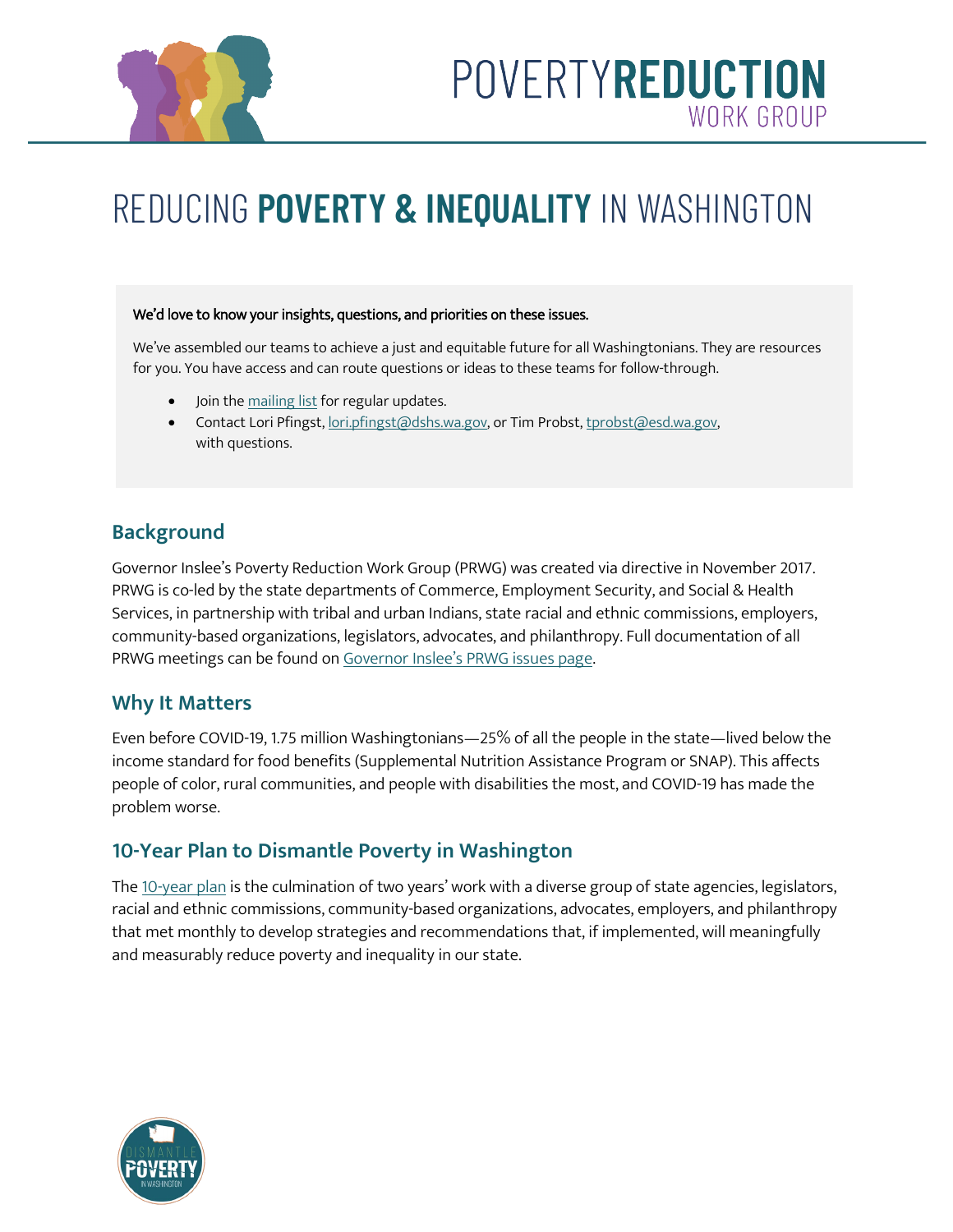## Elevating the Expertise & Influence of People Experiencing Poverty

The strategies and recommendations are grounded in existing data and evidence, and strongly influenced by the expertise of a 22-member Steering Committee made up of people experiencing poverty. PRWG also utilized a racial equity consultant and toolkit to specifically address the undue burden of poverty among Indigenous, Black, and Brown Washingtonians, and includes recommendations specific to other groups most affected, including women, children, seniors, single parents, rural communities, LGBTQ, people with disabilities, and immigrants and refugees.

## **Who's Involved and How We Work Together**

This work involves three groups:

- 1. Legislative Executive WorkFirst and Poverty Reduction Oversight task force (LEWPRO)
- 2. The seven-agency Human-Centered Poverty Reduction design team (HCPR)
- 3. LEWPRO has designated the Poverty Reduction Work Group (PRWG) as LEWPRO's Advisory Committee



#### **LEWPRO**

LEWPRO is created in state law to coordinate Legislative Branch and Executive Branch actions on poverty reduction, as well as the WorkFirst program. LEWPRO has created a [5-year strategic plan](https://www.governor.wa.gov/sites/default/files/proclamations/Five-Year%20Plan%20to%20Reduce%20Intergenerational%20Poverty.pdf) for poverty reduction that is aligned with the PRWG's 10-year strategic plan, and LEWPRO has selected the PRWG as its advisory committee.

Membership includes state senators and representatives from both major parties, as well as the Governor's office and executive branch agencies. Meetings are open to all and well-attended by allied organizations and members of the public.